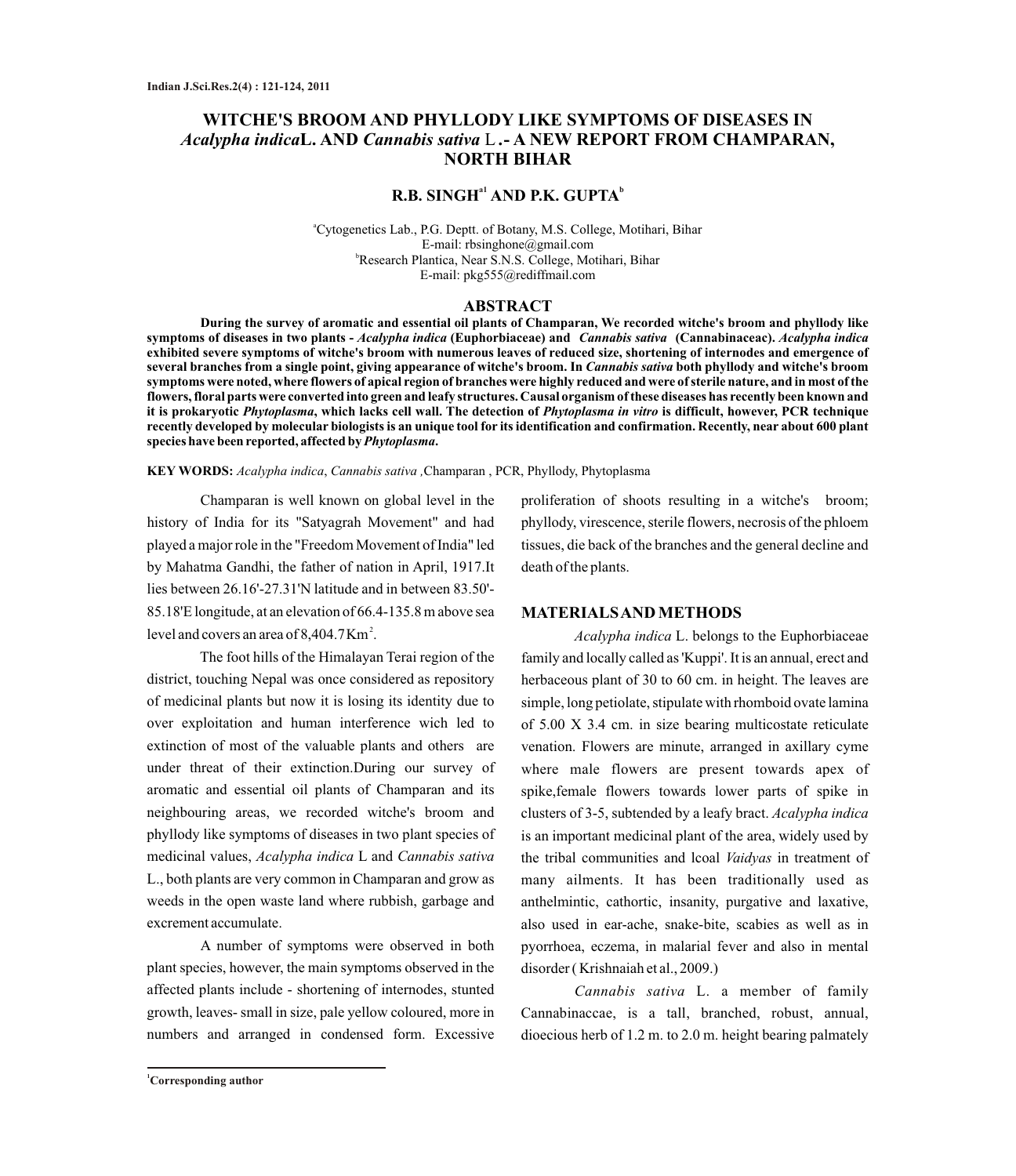divided leaves with long petiole. Male and female flowers develop on two different plants. Staminate flowers develop on male plant., arranged in long drooping axillary and terminal panicles with few leaves. Pistillate flowers are found on female plant in short axillary leafy spikes. It grows as weed in the open waste land in this district called "Ganza" and "Bhang" and is a major hallucinogenic plant. Medicinal uses of *Cannabis sativa* appears to be limited and its medicinal value is mentioned in our ancient '*Materia Medica*' and is still being used in Ayurvedic and Unani systems of indigenous medicines. The use of *Cannabis sativa* as an intoxicant is always mentioned in old Arabic and Persian writings.

#### **RESULTS AND DISCUSSION**

During our study of the infected plants of *Acalypha indica* L. and *Cannabissativa* L., recorded severe symptoms of witche's broom in *Acalypha indica* in fig a and b while *Cannabis sativa* showed both phyllody and witche's broom symptoms (fig.2a and fig.2b).The characteristic symptoms of Witche's broom as observed in *Acalypha indica* exhibits shortening of internodes, smaller leaves, arranged in condensed form and emergence of several branches from a single point, giving the plant a witche's broom like appearance. The affected plant showed stunted growth, deep blackish-green numerous reduced leaves of shortened petiole in comparison to that of normal and healthy plants. Similarly the phyllody symptoms of *Cannabis sativa* as observed, includes condensed form of leaves which were of reduced size and were pale-yellow in colour. Most of the floral parts or all of the floral parts were transformed into green coloured leafy structuers. Remaining flowers showed reduction in their size and were of sterile nature.

In India, phyllody disease was first observed in *Sesamum indicum* in 1930 and was considered as a physiological disease induced by early planting and heavy rainfall. Later, Rehind et al. (1937) suggested that a combination of genetics and environmental conditions caused phyllody in *Sesamum indicum.* However, Pal and Nath (1935) reported that phyllody was caused by a Virus. Doi et al. (1967) during their study on witche's broom and

phyllody diseases in various flowering plants reported that Mycoplasma or PLT group-like organisms are responsible for these diseases and reported their presence in the phloem elements of the infected plants. This finding has clearly discarded the early reports of Pal and Nath (1935) on phyllody disease in *Sesamum,* who considered that it is caused by a combination of genetics and environmental conditions and a viral disease, respectively. Doi et al. (1967) and Maramorosch et al. (1968) made the electron microscopic studies of the ultra thin section of phyllody *Sesamum* phloem tissue and showed the presence of pleomorphic membrane-bounded bodies, similar to that of mycoplasma. No viral particles were observed in either diseased or healthy tissues. Recent studies on phytoplasma made it clear that phytoplasmas are prokaryotes lacking cell walls and are currently classified in the class-Mollicutes. Phytoplasmas are associated with plant disease and till today near about 600 plant species have been reported affected by *Phytoplasma* .

Recent studies on witche's broom and phyllody like diseases have been made by Rangaswamy et al. (2011) in two plant species of medicinal value - *Pergularia daemia* (Asclepiadaceae) and *Verbesine enceliodes* (Asteraceae) and according to them these diseases are caused by *Phytoplasma.* This prokaryotic organism - the *Phytoplasma* remains one of the most poorly characterized group of plant pathogens and its *in vitro* culture is difficult. However, molecular diagnostics in particular, the use of PCR (Polymerase Chain Reaction) has been developed as main tool for confirming the *Phytoplasmas* and for assigning them to taxonomic groups (Gunderson and Lee, 1996). In the last two decades, molecular biological techniques have made it possible to determine the phylogenetic and taxonomic relationship between *Phytoplasmas* and other prokaryotes.Currently, the classification of *Phytoplasmas* is mainly based on the nucleotide sequence of the 16S rRNA (Gunderson et al., 1994, Sawayanagi et al.,1999). PCR amplification of 16S rDNA technology has significantly contributed in the identification and characterization of unidentified *Phytoplasmas.*The animal mycoplasmas are evolutionary distinct from plant pathogenic mycoplasma like organisms have been reported by Lim and Sears (1989) on the basis of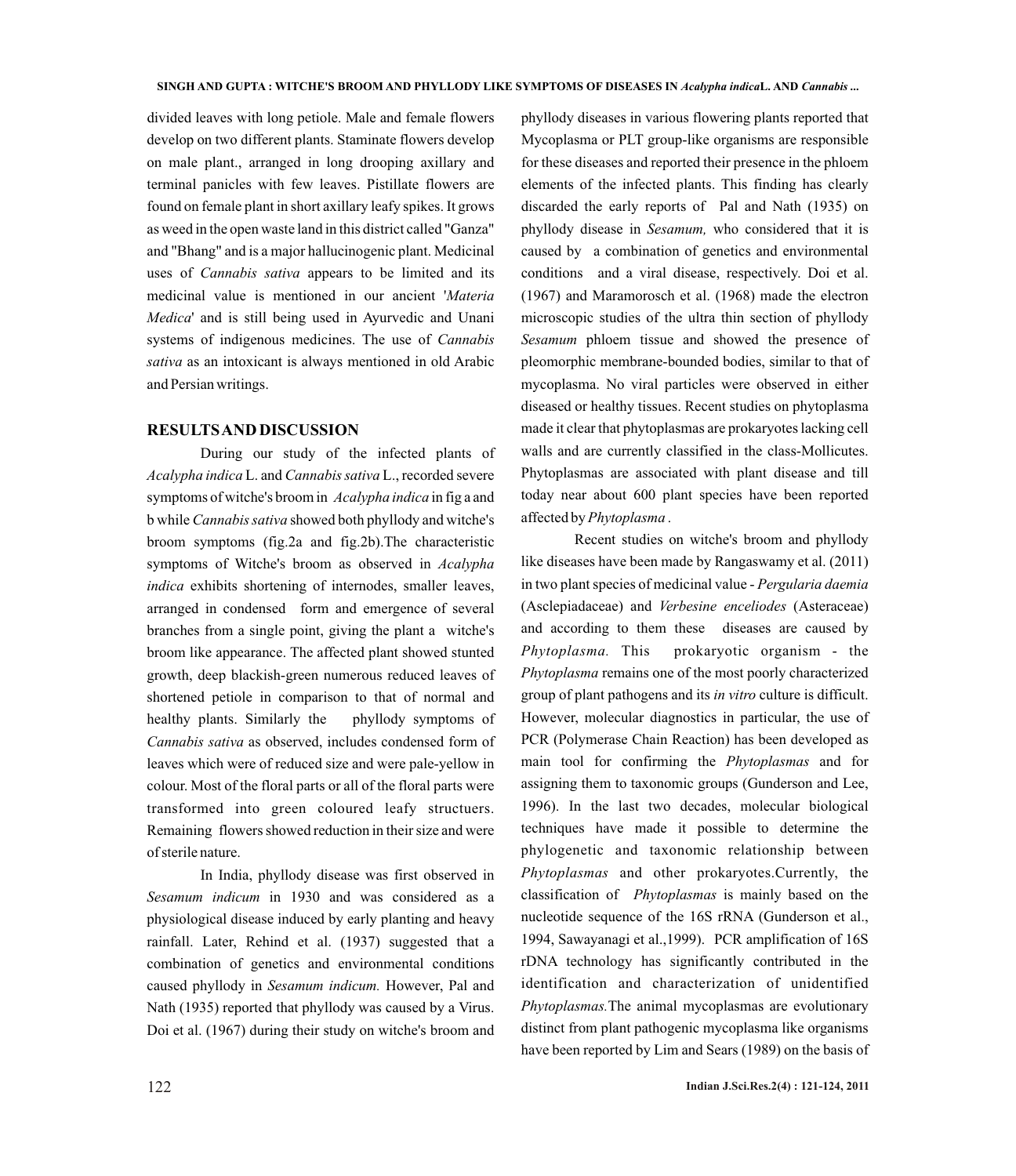16S r-RNA sequences. Phylogenetic diversity of phytopathogenic mycoplasma like organisms have also been reported by Namba et al. (1983). Parthsarthi and Venkatesan (1982) have reported similar kind of spike disease in Sandal caused by mycoplasma like organisms.

Result of our finding is in favour of findings of Singh (1992), who has earlier reported the witche's broom in bitter gourd caused by MLO. Currently, Rangaswamy et al. (2011) have reported similar symptoms of witche's broom and phyllody in two plant species *Pergularia daemia* and *Verbesine enceliodes* associated with *Phytoplasma* which gives strong support. Shukla and Bhansali (1985) have also observed the grassy shoot disease in sugar-cane similar to that of witche's broom caused by mycoplasma like bodies. Dhumal and Nimbalkar (1982) have also reported similar grassy shoot diseases in sugar-cane cultivars on the basis of

**Figure 1a & 1b : Show Healthy and Witche's Broom Symptoms in** *Acalypha indica* 



physiological studies of the infected plants.

Thus, the report of our finding of witche's broom and phyllody diseases in *Acalypha indica* and *Cannabis sativa,* proved positive for the presence of *Phytoplasma,*  which goes in favour of the recent studies made by Rangaswamy et al. (2011)and others. And it is first reported from Champaran (North Bihar). These diseases besides being causing a direct loss to these two plants of medicinal value, may pose a serious threat of their spread on the other crops of economic importance and plantations growing in the neighbourhood of the infected plant species. Similar results were also observed and reported by Sawayanagi et al.(1999) .

#### **Figure 2a : Show Phyllody Symptoms in** *Cannabis sativa*



**ACKNOWLEDGEMENT** The first author is thankful to the U.G..C. (ERO), Kolkata for providing financial support.